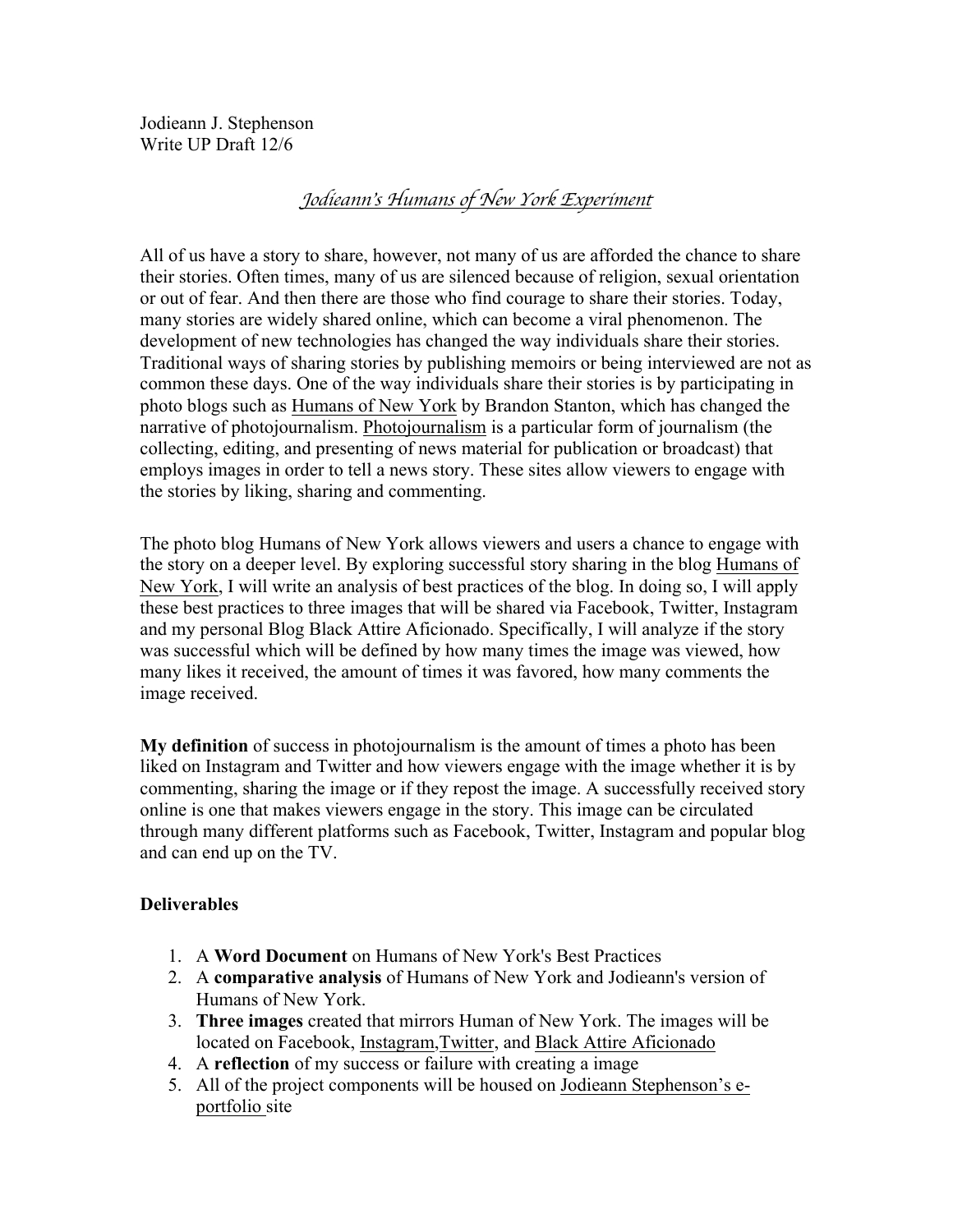# **Project Time Line**

# **Week of the 15th**

A.) Explain the history and mission of the photo blog Humans of New York (HONY)

- Define what is photojournalism
- List new technologies in new media that change the traditional way of storytelling
- Explore HONY via blog, Facebook, Twitter, and Instagram
- Select an image from HONY that successfully captures the story on loss
- Write a analysis of best practices used by HONY

# **Week of the 22nd**

A.) Explain Jodieann's Definition of Success

- What is Jodieann's Definition of Success?
- Create the **Success Guidelines**
- Explain what social media sites will be used for the purpose of the project
- Select a story topic to create image

B.) Work on ePortolio site

- Choose a image and theme to update on main site
- Write a introduction and career section of ePortfolio site

# **Week of the 29th**

A.) Prospecting phase- Find three individuals to share their story on loss to create stories that are similar to the photo blog. There will be three photos by three different individuals who will share a story on loss.

- Interview a prospect on the subject of loss and share a photo with a caption similar to Humans of New York which will we shared via:
- **Facebook-** The image will be tracked on Facebook, by recording how many likes it received, how many comments it received and whether it was remixed.
- **Instagram** The image will be tracked on Instagram, by recording how many likes it received, how many comments it received and whether it was remixed.
- **Twitter** The image will be tracked on Twitter by recording how many times it was viewed, how many retweets it received or how many times it was favored.
- **WordPress**-The image will be tracked on Black Attire Aficionado by recording how many times it was viewed, how many times it was reblogged it received and how many times it was favored.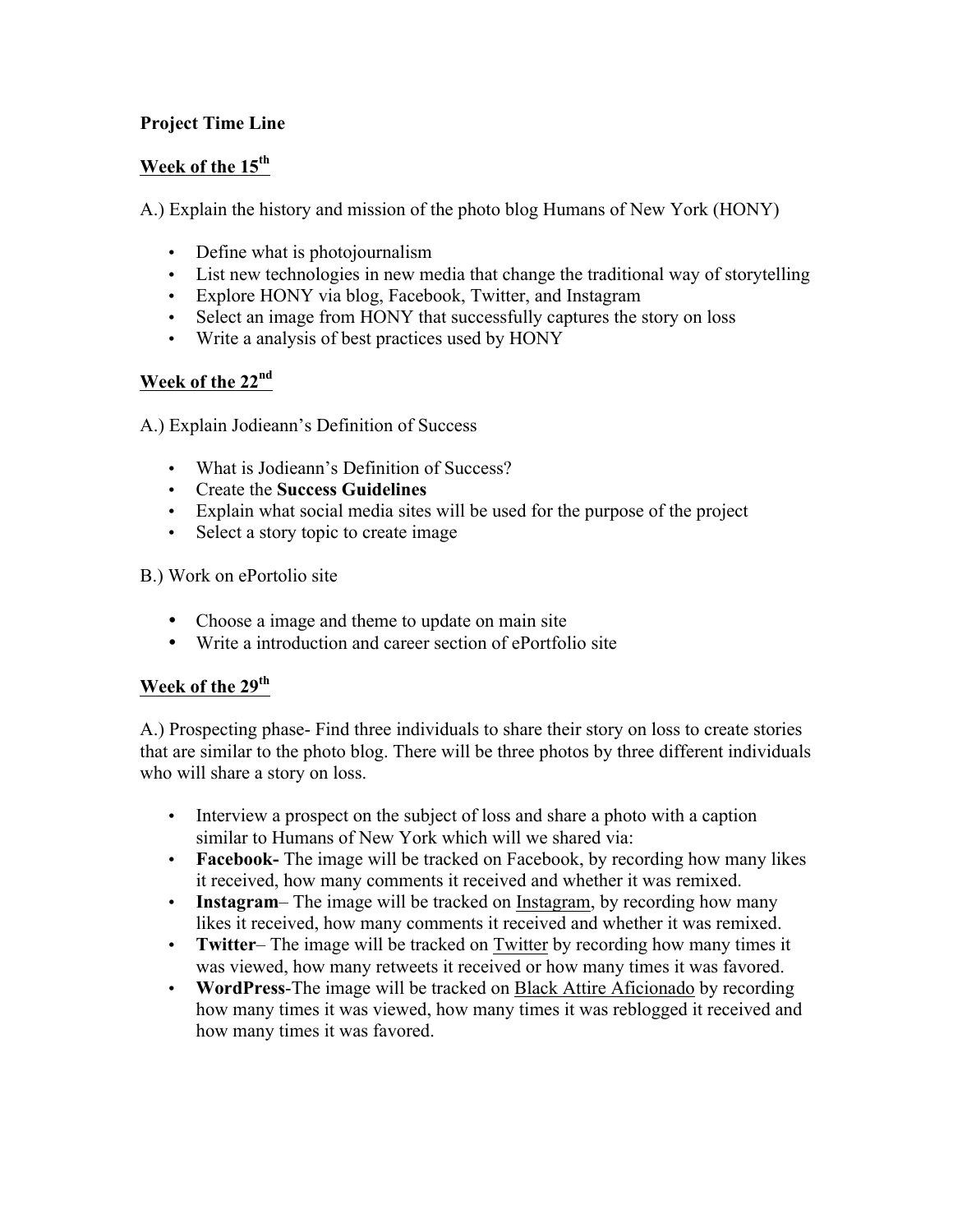# **Week of the 6th**

Explain the findings on unsuccessful or successful user engagement via Facebook, Twitter, Instagram and Black Attire Aficionado.

- Work on ePortfolio site
- Complete Reflection Draft
- Merge Progress Report 1, 2, and 3 together
- Write Abstract
- Write Presentation

In the week of 11/29 after returning from a relaxing break, I returned feeling very excited. During the evening of 11/30 I worked on my second progress presentation. In the second progress report, I wrote candidly about my struggles with having a clear understanding of my project and the end results. I wrote about the ways in which the project made me more disciplined. There were certain elements of the project that was to have been completed however due to timing it was not completed. Also on 11/30 I posted my first image rendition of Humans of New York photo. I interviewed a male friend of mine who is twenty-three years old. He was super excited to share his thoughts on loss. Earlier in the day, after my internship, I met him in China Town, New York where he interns. I took a photo of him from the back because he did not want to show his face. He did not feel comfortable with his face in the photo, which is understandable. I took the photo and asked him to send me his quote via text on loss.

**The quote: #1 The Loss of Time**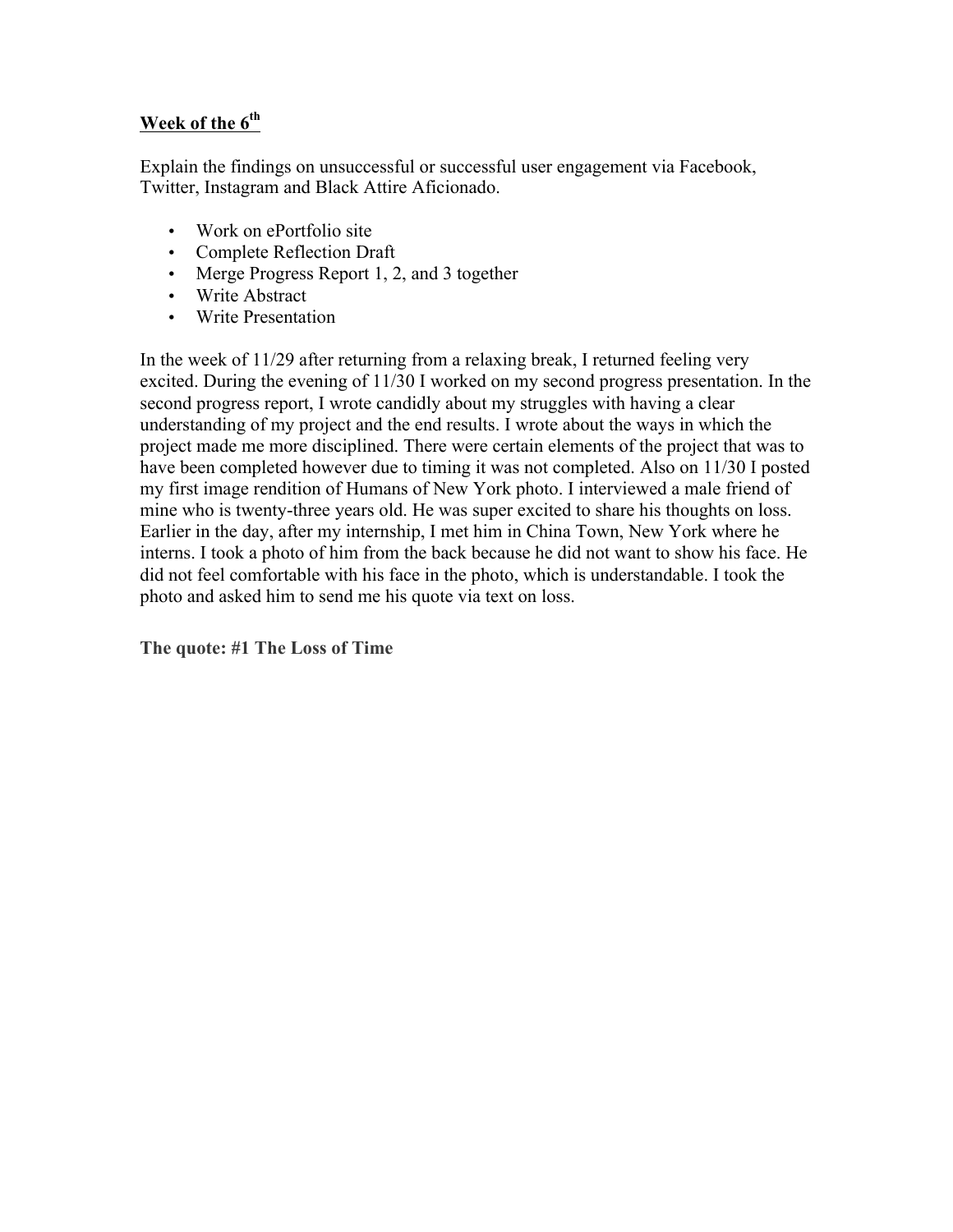

"The worst kind of loss is the loss of time, because it's constant and never ending, you won't stop losing time until you die. This can drive one crazy as your goals becomes more immediate and crunched under the weight of time. Time lost also manifests itself in moments spent with others, it's a little scary how long we can go without seeing someone or doing something and be instantly reminded of that once we see the person or participate in that activity again. Our memories remind us of how fast time flies and how if we don't use it responsibly we can waste a lot of time, as time waits for no one."#HumansofNewYork

#### This photo was shared via these four social media

platforms Facebook, Twitter, Instagram, and Black Attire Aficionado. I posted the image and the quote from participant #1 along with the hashtag (#HumansofNewYork). The response was surprising. For the first few moments when I shared the photo via Instagram which was shared to Facebook, there was no response. I was worried that no one would interact with the image which would make my project unsuccessful. Within the next hour my photo received likes on both platforms.

The photo via **Instagram** received 11 likes and 3 comments. Three instagrammers participated in the conversation. Many found the quote on loss to be "powerful". I did not engage with any of the commenters because Brendan Stanton does not engage with users, it is one of the strategies I listed in my Humans of New York Best Practices, which will be shared on my ePortfolio site on 12/15. I found the photo shared on Instagram to be successful because it received likes and users engaged with the photo. On the platform **Facebook**, I received 9 likes within a matter of minutes. There was no user engagement on this platform. I did not find this very successful because I have over 700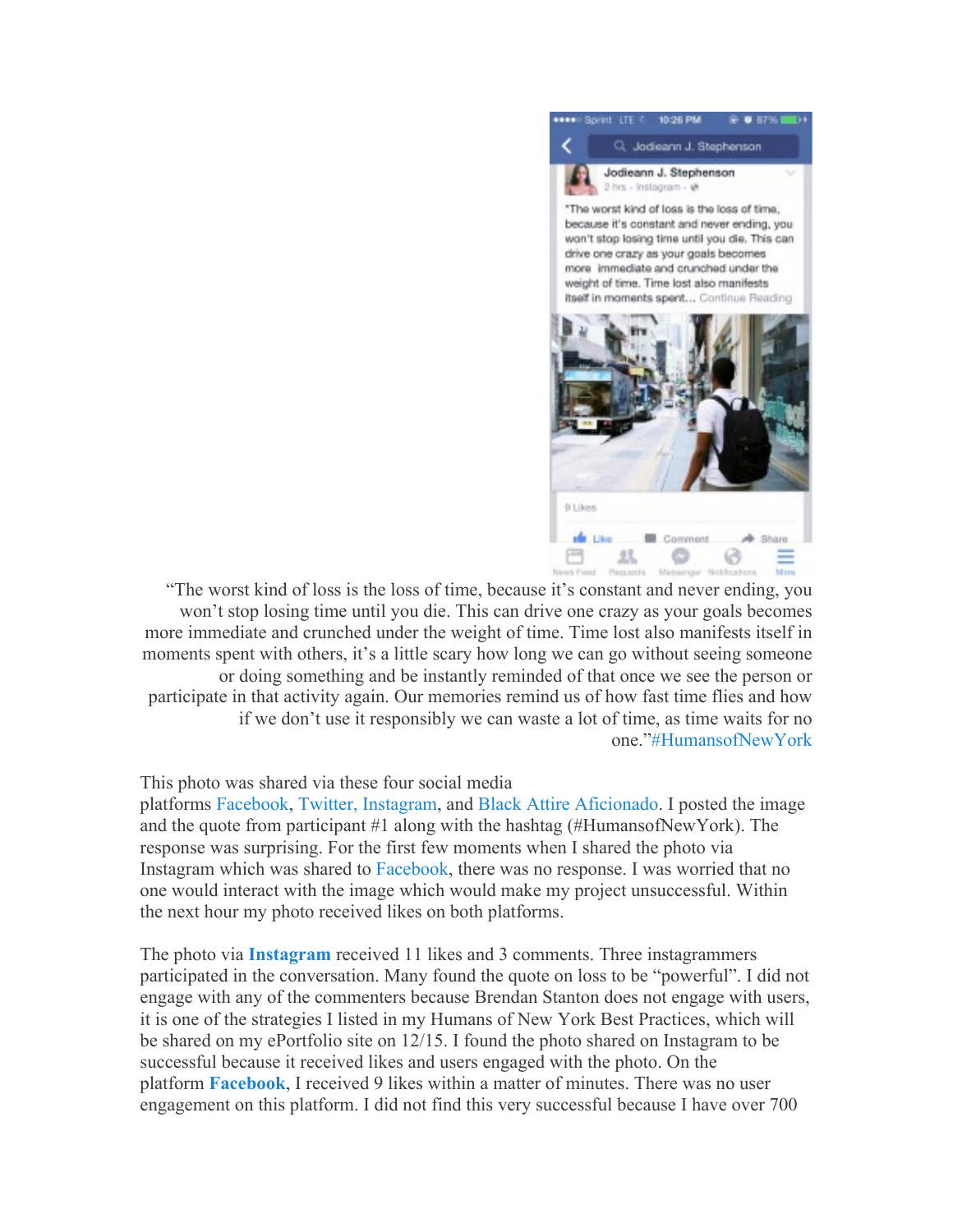Facebook friends and was quite surprised by the lack of response. On **Twitter**, I took a different approach to sharing the image. I posted the image with a short sentence from the quote and linked it to my personal blog **Black Attire Aficionado** using Bitly and the hashtag #HONY so that anyone searching the hashtag would see the tweet. The photo shared via Twitter, received over 100 impressions(the amount of times people saw the tweet on Twitter), and received over 10 user engagements such as clicking the link, the hashtag and the media(the photo). I would say that the image was successful to some degree because over 100 people saw it but no one engaged. I screenshot these findings and posted it to my blogpost Coming to Grips: Projection Reflection-Round 2. The following day I met with professor Belli to discuss the progress of my project, I received feedback to revisit my proposed timeline where I did not complete the deliverables. Also, I was advised to write my best practices on the blog Humans of New York. Later that evening I reworked my blog post but for some reason it was not updated. I did not find this out until 12/3 after I presented my Prezi presentation. Also after my presentation, I received feedback from my class that was very positive. In the feedback, I was told that the project had a clearer understanding than before. Samantha mentioned that she would have a prospect for me because I was unable to find someone to share his or her story on loss.

On 12/5 I crated my second image using my own quote. I decided to write about myself because I could not find anyone and I thought it would be more intimate. On the subject of loss, I wrote about losing my ability to laugh during hard times. I did not want to do the traditional story on relationship. I chose a photo that was taken during the summer and wrote.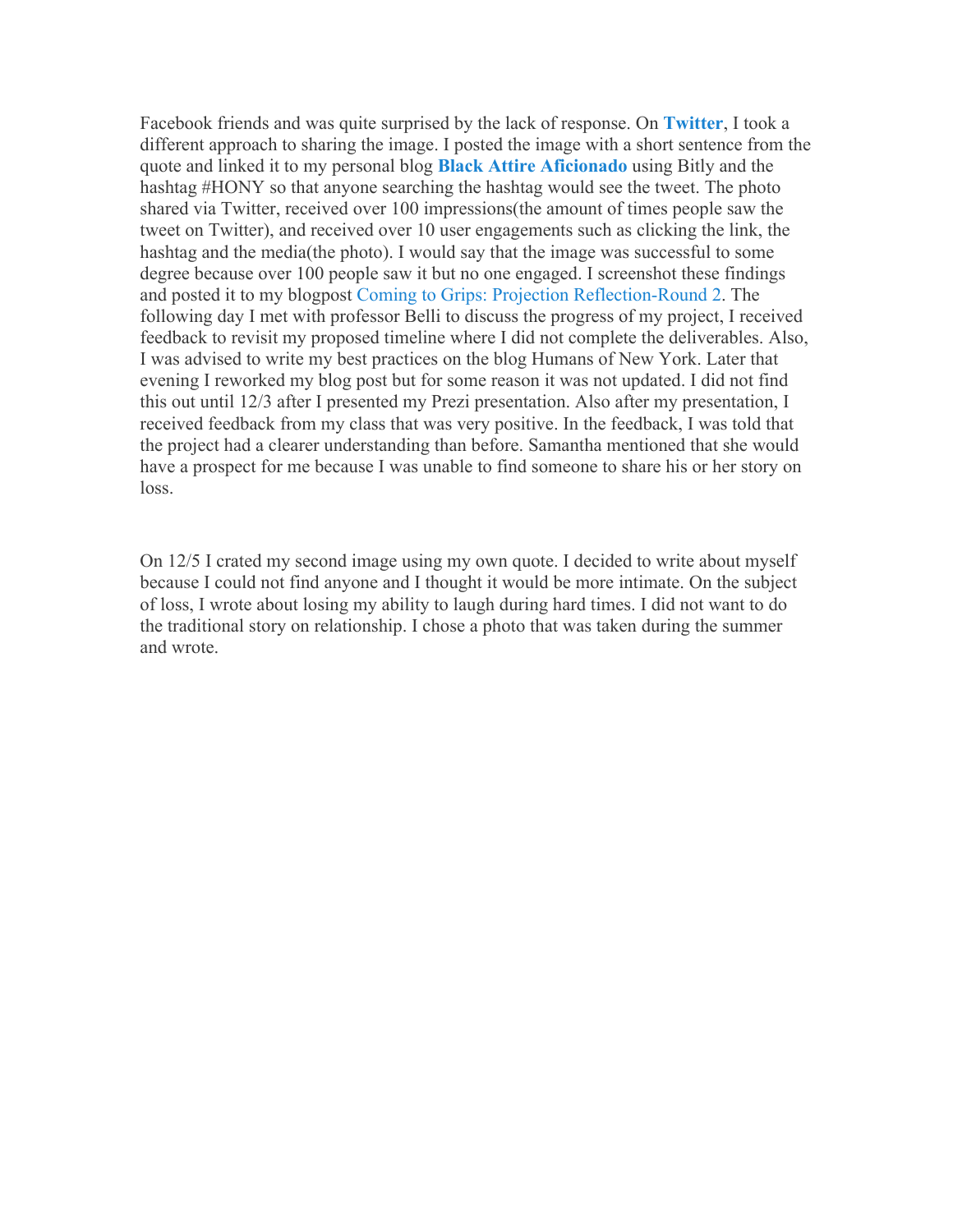

#### **The quote: # 2 The Loss of Laughter**

"I'm afraid of losing my ability to laugh during moments of hard times. My laugh is what I cherish most of all. Sometimes there are people who come into your life whose purpose is to destroy you and by some miracle it changes you. Often times this can make you a better person and other times it can make you bitter. My laugh is infectious and youthful and losing it is a constant fear of mine . . ." #humansofnewyork

This photo was shared via these four social media platforms Facebook, Twitter, Instagram and Black Attire Aficionado. I posted the image and the quote from participant #2 along with the hashtag (#HumansofNewYork). The response was immediate. For the first few moments when I shared the photo via Instagram that was shared to Facebook, it received over 20 likes. The responses were "love that smile, hearts <3 <3, I love this picture, you're glowing and you're absolutely right keep smiling". I would say this was a great start, I will continue to monitor it because I have over 700 friends. The photo via Instagram received over 30 likes with only one Instagram comment. I was expecting a more intense response because the photo was of myself and I thought my friends would have engaged more. On Twitter, I took a different approach to sharing the image. I posted the image with a short sentence from the quote and linked it to my personal blog Black Attire Aficionado using Bitly and the hashtag #HONY so that anyone searching the hashtag would see the tweet. The photo shared via Twitter, received over 60 impressions and 2 twitter engagements. I would say that the image was successful to some degree because over 60 people saw it but no one engaged.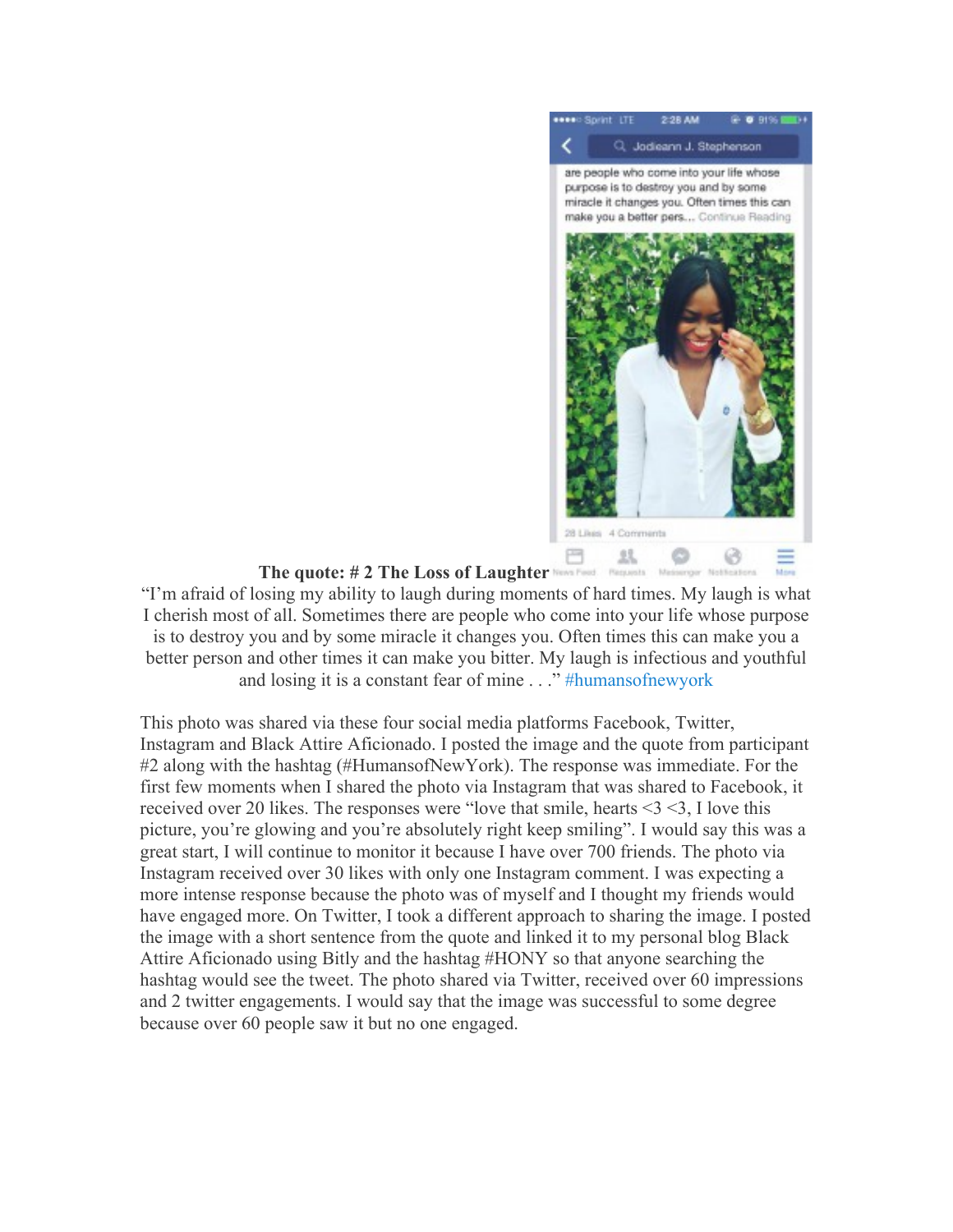#### **The quote: # 3 The Loss of a Grandmother**

"Losing my grandmother was one of the worst feelings in the world. She was like a second mother to me. She raised me and lived right downstairs from me. All I knew was her being there. She moved to Canada a few years before her passing. It was sudden and out of nowhere and by far one of the worst things that I would have found out. She had an aneurysm. We went to Canada right away to be by her side. When I saw her it wasn't her, she wasn't herself and she was not conscious. It's a horrible feeling seeing someone you love so much in that type of state. I was in the room with her and some family when she passed.



A Granddaughters Loss

My heart was sinking and I felt like I was dying inside. When we heard the machine go off I knew she was gone. I felt like I died inside. I starred at her and spoke to her in her ear before she went. It wasn't easy to deal with at all. But thank God I had my son, Aiden there to hug and kiss and keep me strong and keep my mind busy. I know she's in a better place, I just think it was too early for her to leave. It's not an easy thing to deal with losing someone you love so much. I am grateful she was able to be here when my son was born and she knew him for a year and a half. I still miss her to this day but I smile knowing she's watching over my family and me. I know she sees my son growing up and is proud of the job I'm doing as a mother. I see her in my dreams and sometimes feel that she's around, either by smell or just feeling her presence." #HumansofNewYork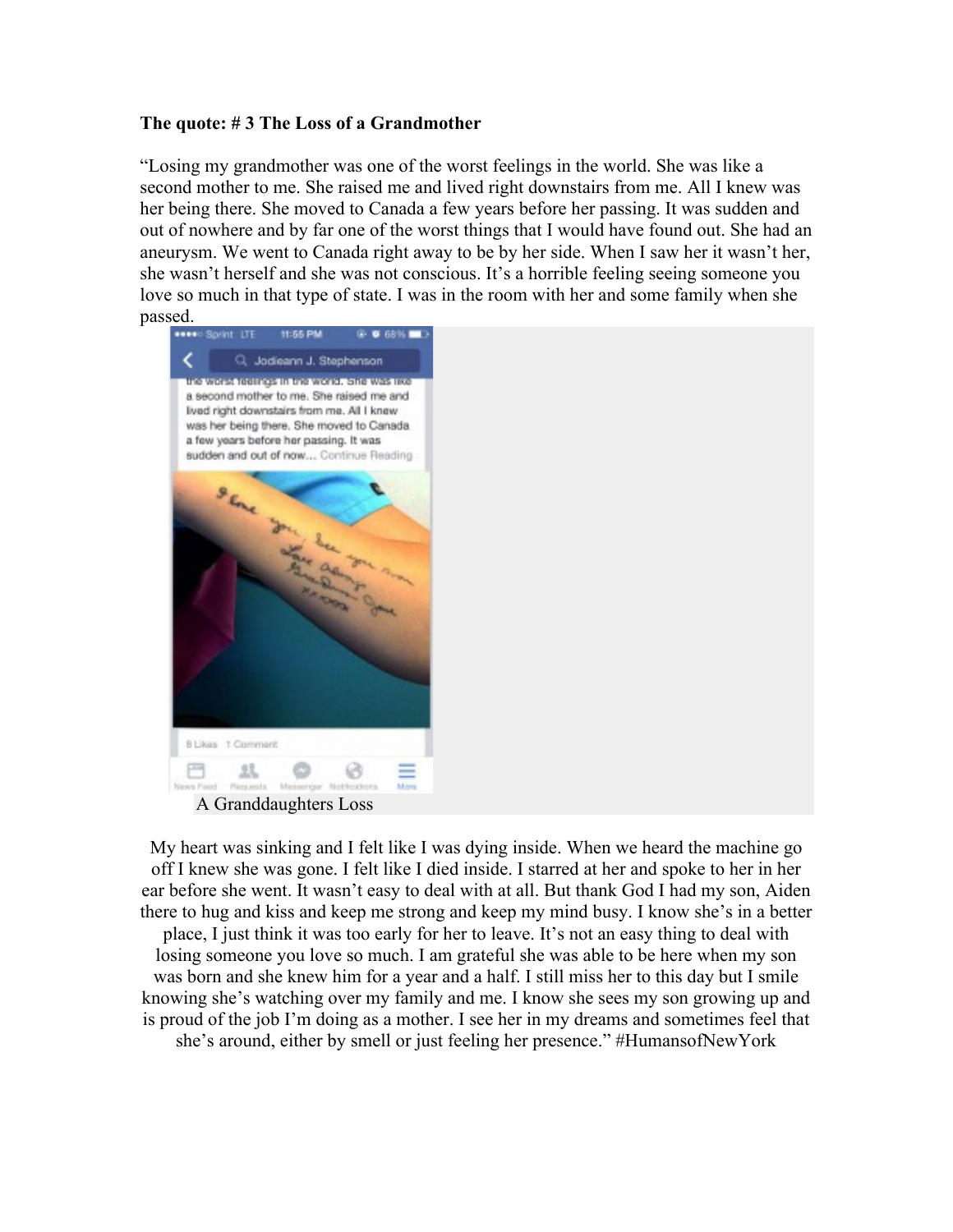This photo was shared via these four social media

platforms Facebook, Twitter, Instagram and Black Attire Aficionado. I posted the image and the quote from participant #3 along with the hashtag (#HumansofNewYork) on social media sites. The response was slower than I expected. I expected it would have a lot more engagements because it was a quote on the loss of a loved one which I'm sure many people have experienced at some point in their life. For the first few moments when I shared the photo via Instagram which was shared to Facebook, it received 8 likes. The responses were "I love this!". I would say this was a great start, I will continue to monitor it because I have over 700 friends and it is a great read. The photo via Instagram received over 10 likes with only one Instagram comment. Because the quote was very long, I broke it up into 2 parts. On 12/6 I posted part one and will post part 2 on 12/7. One of the best practices I found in my analysis of HONY was that for long quotes Brandon Stanton broke it up into short quotes and would post the rest the following day.

In some ways I was expecting a more intense response because the quote was powerful. On Twitter, I took a different approach to sharing the image. I posted the image with a short sentence from the quote and linked it to my personal blog Black Attire Aficionado using Bitly and the hashtag #HONY so that anyone searching the hashtag would see the tweet. The photo shared via Twitter, received over 40 impressions and 2 twitter engagements. I have not determined the success of this image because there is one more part to post.

The section below will be completed on 12/12 because I want to give users more time to engage with the images. The results of each image will be in the Presentation.

Recap of **Image 1** Loss of Time on Social Media Sites

Facebook-

Twitter-

Instagram-

Black Attire Aficionado

Recap of **Image 2** Loss of Laugher on Social Media Sites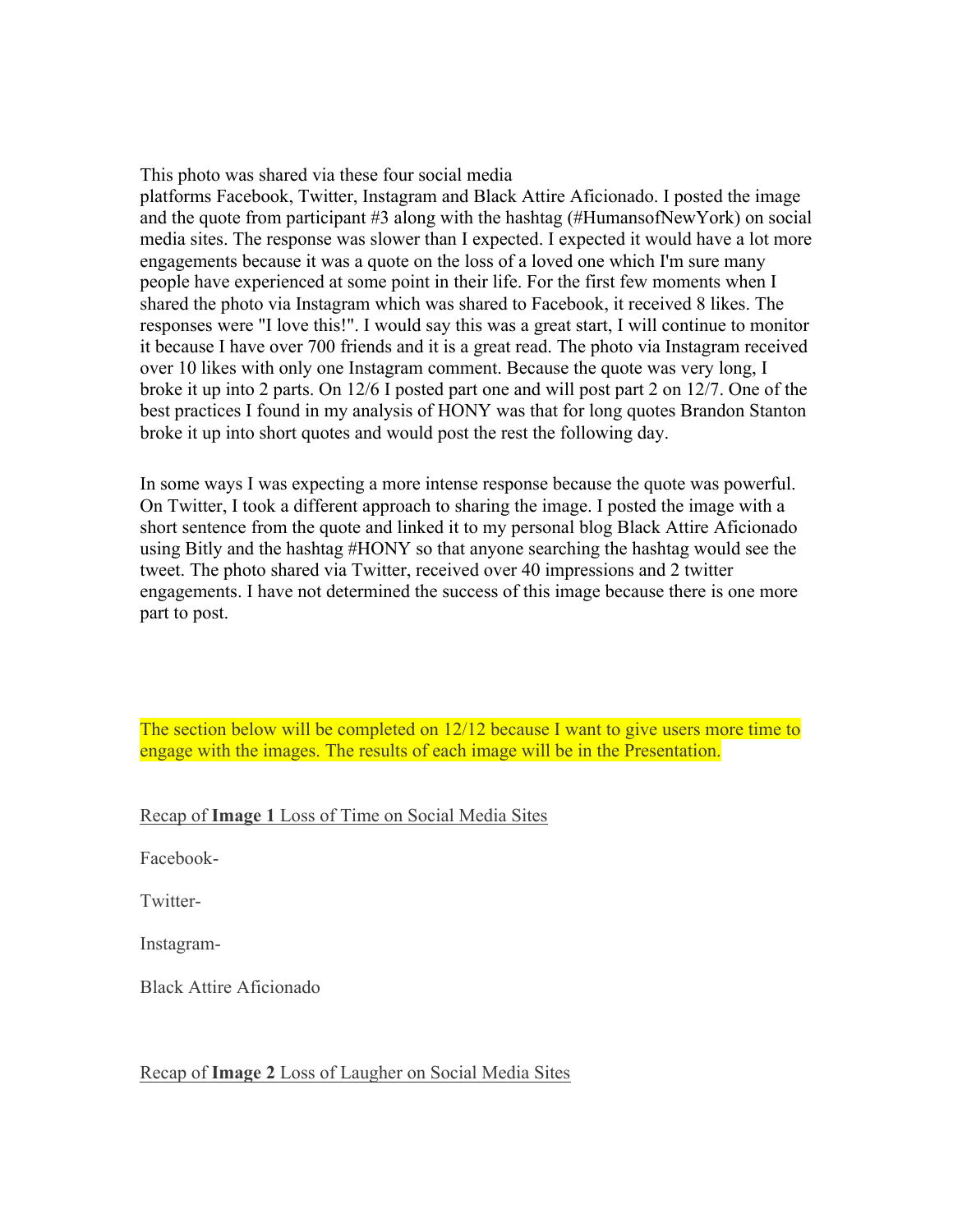Facebook-

Twitter-

Instagram-

Black Attire Aficionado

Recap of **Image 3** Loss of a Grandmother on Social Media Sites

Facebook-

Twitter-

Instagram-

Black Attire Aficionado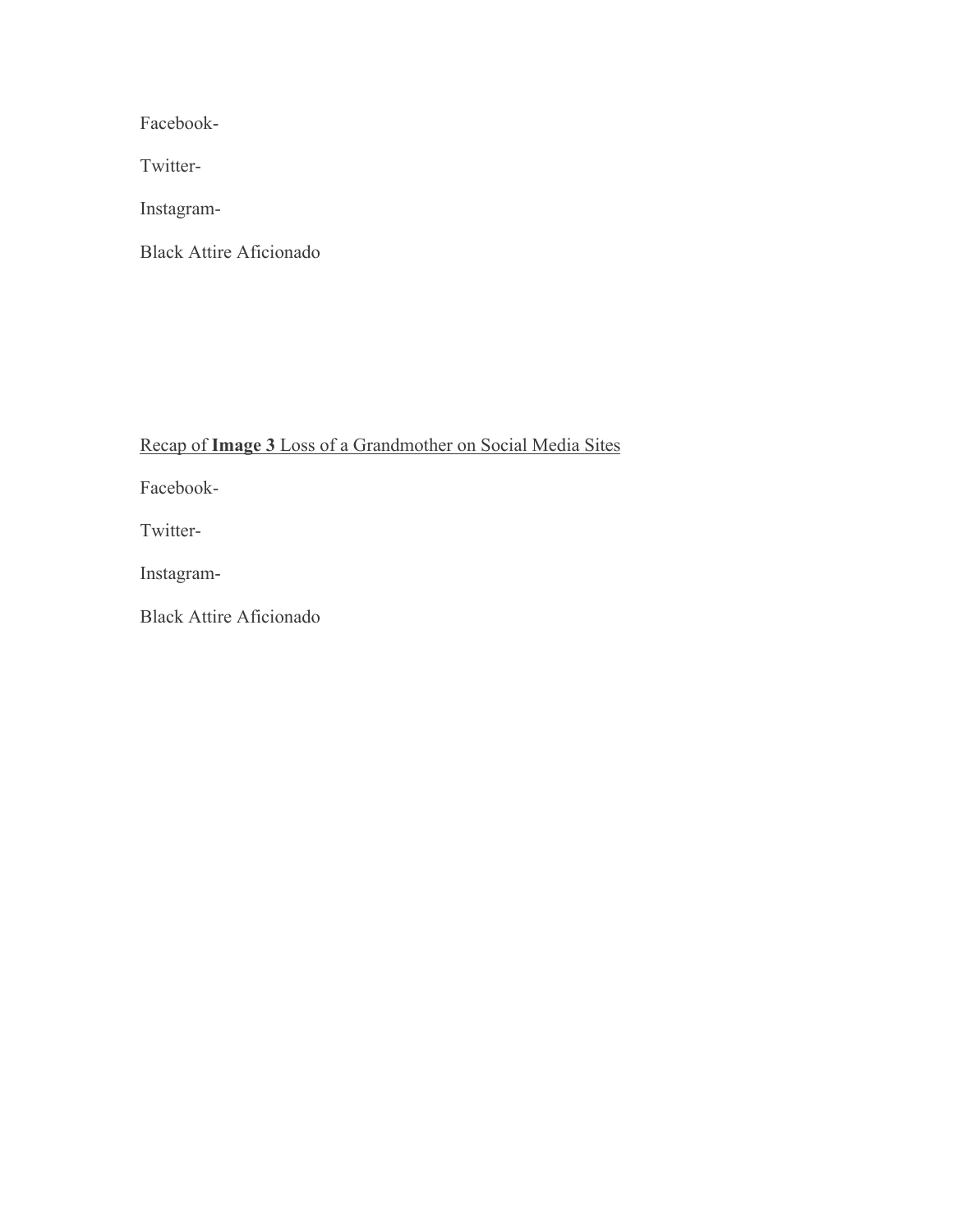#### Resources

#### **Hariman, Robert and Louis, John. "Visual Rhetoric, Photojournalism, and Democratic Public Culture" Rhetoric Review. Web. Indiana, 2001.**

The article "Visual Rhetoric, Photojournalism, and Democratic Public Culture" by Robert Hariman and John Louis analyses how Rhetoricians have traditionally directed their attention on the power of words in a ever-changing digital space. The assessment provides an insight to the role that iconic photographs are portrayed within American culture. Many photographs reflect a unique visual literacy, which shape our understanding towards specific events in each of our lives. By doing so, visual images tend to influence behavior, identity, but they are paramount in photojournalism as we shift into the Age of New Media.

The article is useful for providing a unique perspective on photojournalism and suggests how iconic images can affect the viewer's emotional reservations. Although, a visual image intensifies the visual experience of a viewer, it can present an unwarranted challenge. Perhaps this could be useful to think about the visual structures and their positioning in American culture and how it shapes our perception of certain individuals and events.

#### **Abbott, Tristan. "The Importance of Storytelling, Big and Small." Econtentmag. Web. August 2014.**

Econtentmag's writer Tristan Abbott, provided an in-depth look at the importance of storytelling for the reader and the writer regardless of mediums. The ability to tell a good story is paramount for a writer to be heard while getting their opinion out. The article claims "large, macro-level facts supporting stories, such as nation-wide economic data, are effective in demonstrating large problems, but can often feel empty and leave readers or consumers of content feeling like the story lacks a personal touch." http://www.econtentmag.com/Articles/Editorial/Commentary/The-Importance-of-Storytelling-Big-and-Small-98660.htm

This article is relevant because it mentions the importance of storytelling, which is key to understanding in the creation of content. It is the writer's discretion for the type of style they use to tell a story but effective storytelling is preferred. This is also useful for anyone who wants to learn the basics of telling a story whether for their personal use or for their professional careers— it's an important skill for all.

## **Riesland, Erin. "Visual Literacy and the Classroom." John Hopkins School of Education.**

**Web.** http://education.jhu.edu/PD/newhorizons/strategies/topics/literacy/articles/visualliteracy-and-the-classroom/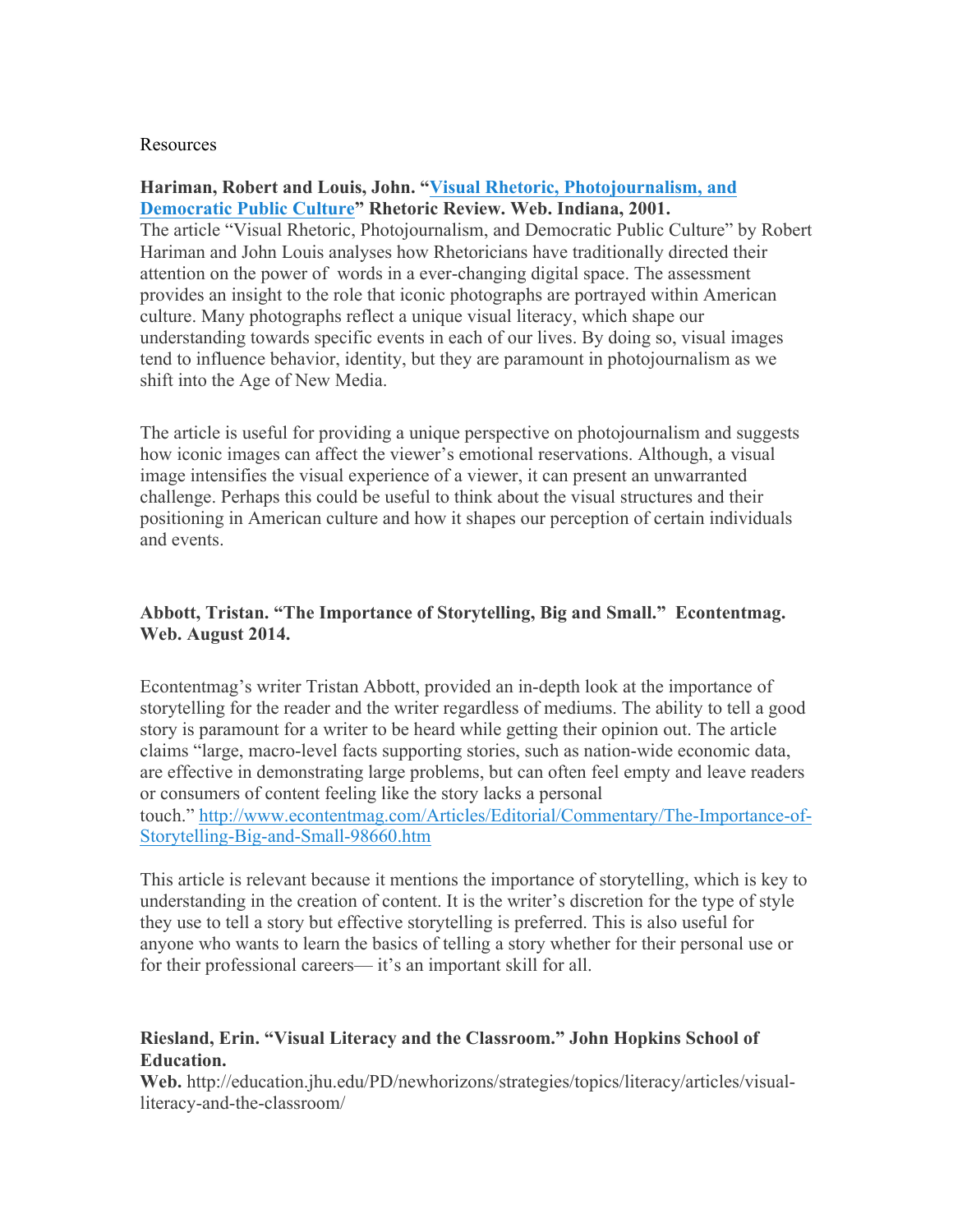The article "Visual Literacy and the Classroom" is a thoughtful article that explores visual literacy within education while also shedding light on what it means to literate in the new of technology. The shift to mass technologization has led to unprecedented shift to new media and multimedia applications being used. Erin Riesland suggests we should redefine visual literacy while accounting for the new types of technology that have visual literacies embedded in them.

Understanding and exploring new technologies that can help redefine visual literacy in the classroom and beyond is key to progressing in the new age. This content of this article is useful for professors, teachers, educators who work with students in higher education and in traditional schools because they can reshape their curriculum to integrate more visual literacy modules and best practices for their students. While some techniques may not work depending on the course description or the professor's discipline, it does provide students a chance to become familiar with the changing world of new media from earlier on so that they know what to expect.

"What is Photojournalism?"wiseGEEK. Web

#### http://www.wisegeek.org/what-is-photojournalism.htm

wiseGEEK, is a team of researchers, writers, and editors who offer clear answers on a variety of questions. The wiseGEEK researchers offer a snapshot explanation of photojournalism, it's the most direct and clear explanation on the web. They describe photojournalism as "a branch of journalism characterized by the use of images to tell a story. Photojournalists are scattered all around the world within various careers such as documentary photographers or wedding photographers all with the purpose of capturing that kodak moment to tell a story.

wiseGEEK is a site used to simplify complex questions by provide clear and concise answers. This website is useful because it is easily accessible and the information is straight to the point. Not only does wiseGEEK provide you with answers, it also provides you with hyperlinks to get more information and other similar interests. This can be a fundamental resource center if someone needs a simplification on a topic.

## **Jones, Corrine. "Brandon Stanton's New York Stories." The Guardian. Web. November 213.**

#### http://www.theguardian.com/artanddesign/2013/nov/03/brandon-stanton-humans-of-newyork-pictures

The article "Brandon Stanton's New York Stories" by Corrine Jones successfully paints a candid assessment of Human's of New York's Brandon Stanton. It highlight the popularity of Stanton's blog which he refers to as "more of a storytelling blog than a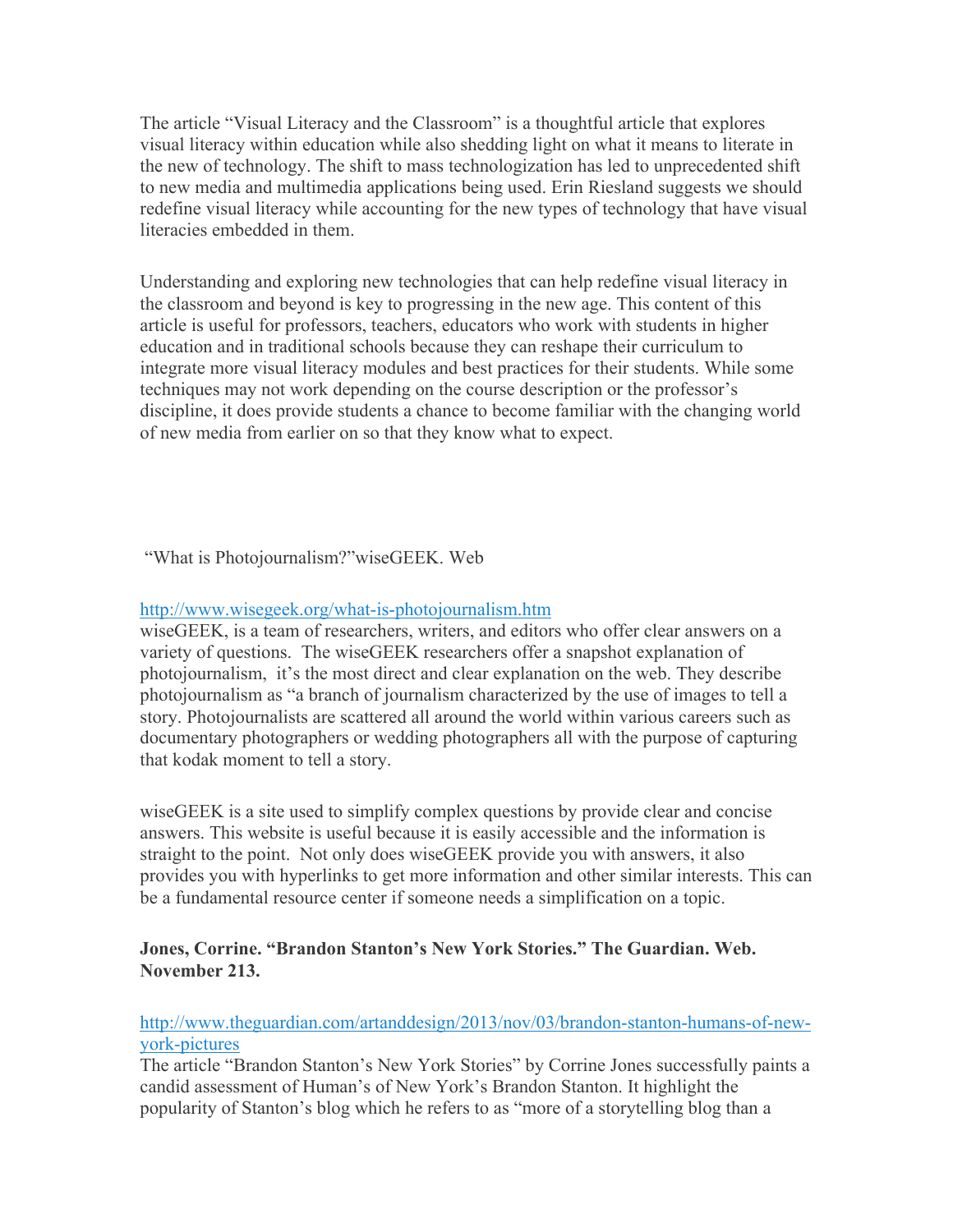photography blog." The story of Stanton's discovery to his passion is very organic and commendable. He took a chance and tried something that was never done which worked out in his favor. This approach to storytelling is different, perhaps we are all a combination of the stories we have read or seen.

This article successfully showcases the ideal storytelling blog. It is a blog that with stories from people all around the world wanting to be heard. It gives these individuals a chance to have a voice, which is all most people want. Also, it is very useful because he asks his prospects very important interview questions. For beginners this may be a source to reference to for a few thought-provoking questions.

### **Choi, Amy. "The Art of Storytelling According to the Founders of Human's of New York and StoryCorp." Ideas.TED. Web. July 2015.**

### http://ideas.ted.com/the-art-of-storytelling-according-to-the-founders-of-storycorps-andhumans-of-new-york/

TED Talks and TED Ideas are a division of TED, a nonprofit devoted to spreading ideas around the world. The article examines the success of two powerful storytellers such as Human's of New York's Brandon Stanton and Storycorps' Dave Isay. These two pioneers have successfully give a voice to many once voiceless individuals and a chance to share their stories. One of the claims in the article from Dave Isay is to "create an intimate culture where trust is paramount." By doing so, interviewees are in a comforting ecosystem where they are truly able to be themselves.

This article is useful for formulating your own storytelling channel. It can provide a general guideline of how to engage in thoughtful discourse while you interview someone. From an ethical standpoint it reminds interviewers to remember that they are building report with their interviewees who require an organic, comforting and trusting environment to successfully share their stories.

## **Cohen, James and Kenny, Thomas "Producing New and Digital Media- Your Guide to Savvy Use of the Web." Chapter 6: Multimedia Storytelling. Focal Press Taylor and Francis Group 2016**

The authors Cohen and Kenny successfully introduces multimedia storytelling to novice individuals. The chapter goes into details about the ever-evolving storytelling ecosystem, the current age of multimedia storytelling medium. In the chapter, they introduce the idea of "the beta person," which is *"you,"* someone you can relate to in the image. It give the beta persona a chance to connect through an image or traditional broadcasting. There are humanizing characteristic that makes the beta persona relatable. This provides an interesting look at a phenomena that no one discusses. It leads to "are we searching for ourselves in other individuals? The " beta persona" is important to keep in mind because it can be used as a theory of how we relate to and interpret other individuals. Perhaps,